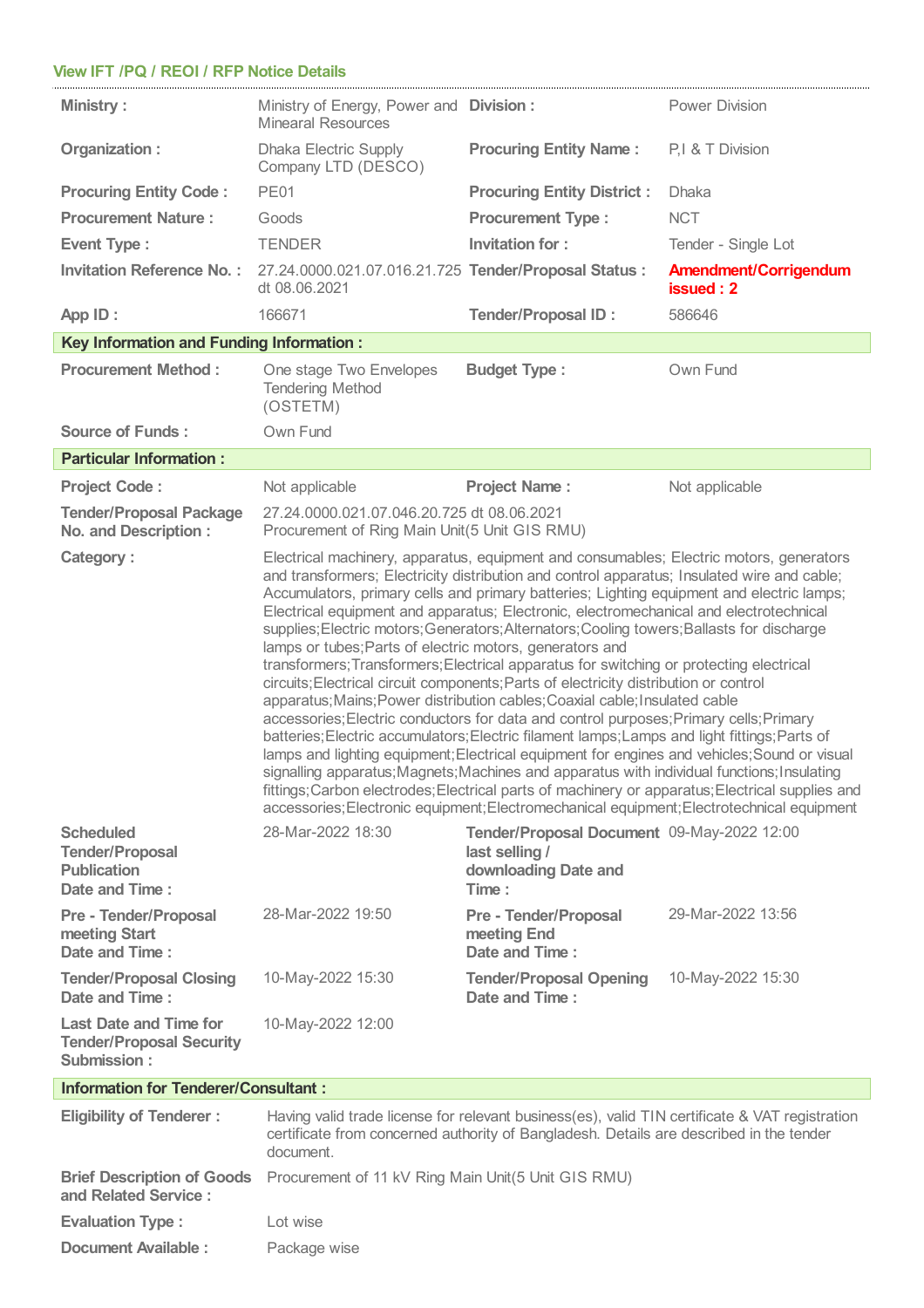**Document Fees:** Package wise

**Tender/Proposal Document** 4000 **Price (In BDT) :**

**Mode of Payment :** Payment through Bank **Tender/Proposal Security Valid Up to :** 05-Oct-2022

**Tender/Proposal Valid Up to** 07-Sep-2022

**:**

| Lot<br>No. |                                                                         | <b>Identification of Lot</b>                                                                                                                                                             |                                                                                         | <b>Location</b>                                             | <b>Tender/Proposal</b><br><b>security</b><br>(Amount in<br>BDT) | <b>Start</b><br><b>Date</b>   | <b>Completion</b><br><b>Date</b> |
|------------|-------------------------------------------------------------------------|------------------------------------------------------------------------------------------------------------------------------------------------------------------------------------------|-----------------------------------------------------------------------------------------|-------------------------------------------------------------|-----------------------------------------------------------------|-------------------------------|----------------------------------|
| 1          |                                                                         | Procurement of Ring Main Unit(5 Unit GIS RMU)                                                                                                                                            |                                                                                         | <b>DESCO</b><br>Central<br>Store,<br>Mirpur<br><b>Dhaka</b> | 2350000                                                         | $27$ -Oct-<br>2022            | 30-Apr-<br>2023                  |
|            | <b>Procuring Entity Details:</b>                                        |                                                                                                                                                                                          |                                                                                         |                                                             |                                                                 |                               |                                  |
| Inviting   | Name of Official<br><b>Tender/Proposal</b>                              | Engr. Md.<br>Kamruzzaman                                                                                                                                                                 | <b>Designation of Official Inviting Tender/Proposal:</b>                                |                                                             |                                                                 | Engineer                      | Superintending                   |
|            | <b>Address of</b><br><b>Official Inviting</b><br><b>Tender/Proposal</b> | SE (P, 1&T),<br>DESCO.<br>House # 22/B<br>(1st floor),<br>Faruque<br>Sarani,<br>Nikunja#2,<br>Dhaka-1229.<br>City<br>: Dhaka<br>: Khilkhet<br>Thana<br><b>District</b> : Dhaka -<br>1229 | Address: Office of the Contact details of Official Inviting Tender/Proposal: Phone: 02- |                                                             |                                                                 | <b>No</b><br>Fax<br><b>No</b> | 8900110<br>$: 02 -$<br>8900100   |

**Country** : Bangladesh

**The procuring entity reserves the right to accept or reject all Tenders/Proposals / Pre-Qualifications / EOIs**

Note: Bank will update the payment transactions only at the end of the day, so the tenderers should make sure **the securities and other payments are made at least one day before the submission date.**

| <b>Amendment / Corrigendum Detail</b>                                     |                  |                  |  |
|---------------------------------------------------------------------------|------------------|------------------|--|
| <b>Amendment / Corrigendum</b><br><b>No.: 2</b>                           |                  |                  |  |
| Amendment /<br>clarification -01 is uploaded.<br><b>Corrigendum Text:</b> |                  |                  |  |
| <b>Field Name</b>                                                         | <b>Old Value</b> | <b>New Value</b> |  |
| Document last selling<br>date & time                                      | 26/04/2022 12:00 | 09/05/2022 12:00 |  |
| Closing Date & Time                                                       | 27/04/2022 15:30 | 10/05/2022 15:30 |  |
| Opening Date & Time                                                       | 27/04/2022 15:30 | 10/05/2022 15:30 |  |
| Last date & time for<br>Tender/Proposal<br><b>Security Submission</b>     | 27/04/2022 12:00 | 10/05/2022 12:00 |  |
| 2<br>Amendment / Corrigendum/ Addendum No.:                               |                  |                  |  |